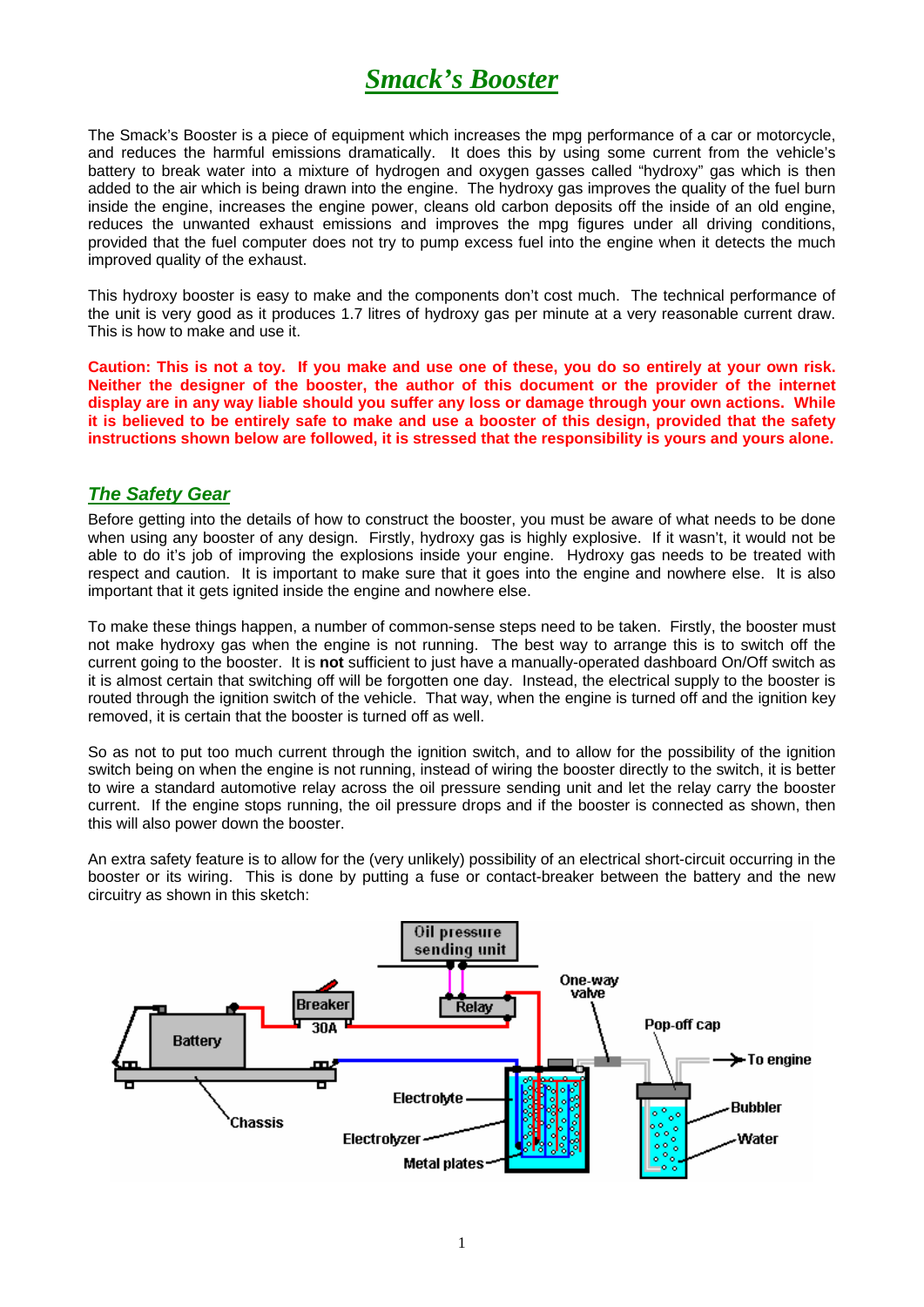If you choose to use a contact-breaker, then a light-emitting diode ("LED") with a current limiting resistor of say, 680 ohms in series with it, can be wired directly across the contacts of the circuit breaker. The LED can be mounted on the dashboard. As the contacts are normally closed, they short-circuit the LED and so no light shows. If the circuit-breaker is tripped, then the LED will light up to show that the circuit-breaker has operated. The current through the LED is so low that the electrolyser is effectively switched off when the contact breaker opens. This is not a necessary feature, merely an optional extra:



In the first sketch, you will notice that the booster contains a number of metal plates and the current passing through the liquid inside the booster (the "electrolyte") between these plates, causes the water to break up into the required hydroxy gas mix. A very important safety item is the "bubbler" which is just a simple container with some water in it. The bubbler has the gas coming in at the bottom and bubbling up through the water. The gas collects above the water surface and is then drawn into the engine through an outlet pipe above the water surface. To prevent water being drawn into the booster when the booster is off and cools down, a one-way valve is placed in the pipe between the booster and the bubbler.

If the engine happens to produce a backfire, then the bubbler blocks the flame from passing back through the pipe and igniting the gas being produced in the booster. If the booster is made with a tightly-fitting lid rather than a screw-on lid, then if the gas in the bubbler is ignited, it will just blow the lid off the bubbler and rob the explosion of any real force. A bubbler is a very simple, very cheap and very sensible thing to install. It also removes any traces of electrolyte fumes from the gas before it is drawn into the engine.

You will notice that the wires going to the plates inside the electrolyser are both connected well below the surface of the liquid. This is to avoid the possibility of a connection working loose with the vibration of the vehicle and causing a spark in the gas-filled region above the surface of the liquid, and this volume is kept as low as possible as another safety feature.

#### *The Design*

The booster is made from a length of 4-inch diameter PVC pipe, two caps, several metal plates, a couple of metal straps and some other minor bits and pieces.

This is not rocket science, and this booster can be built by anybody. A clever extra feature is the transparent plastic tube added to the side of the booster, to show the level of the liquid inside the booster without having to unscrew the cap. Another neat feature is the very compact transparent bubbler which is actually attached to the booster and which shows the gas flow coming from the booster. The main PVC booster pipe length can be adjusted to suit the available space beside the engine.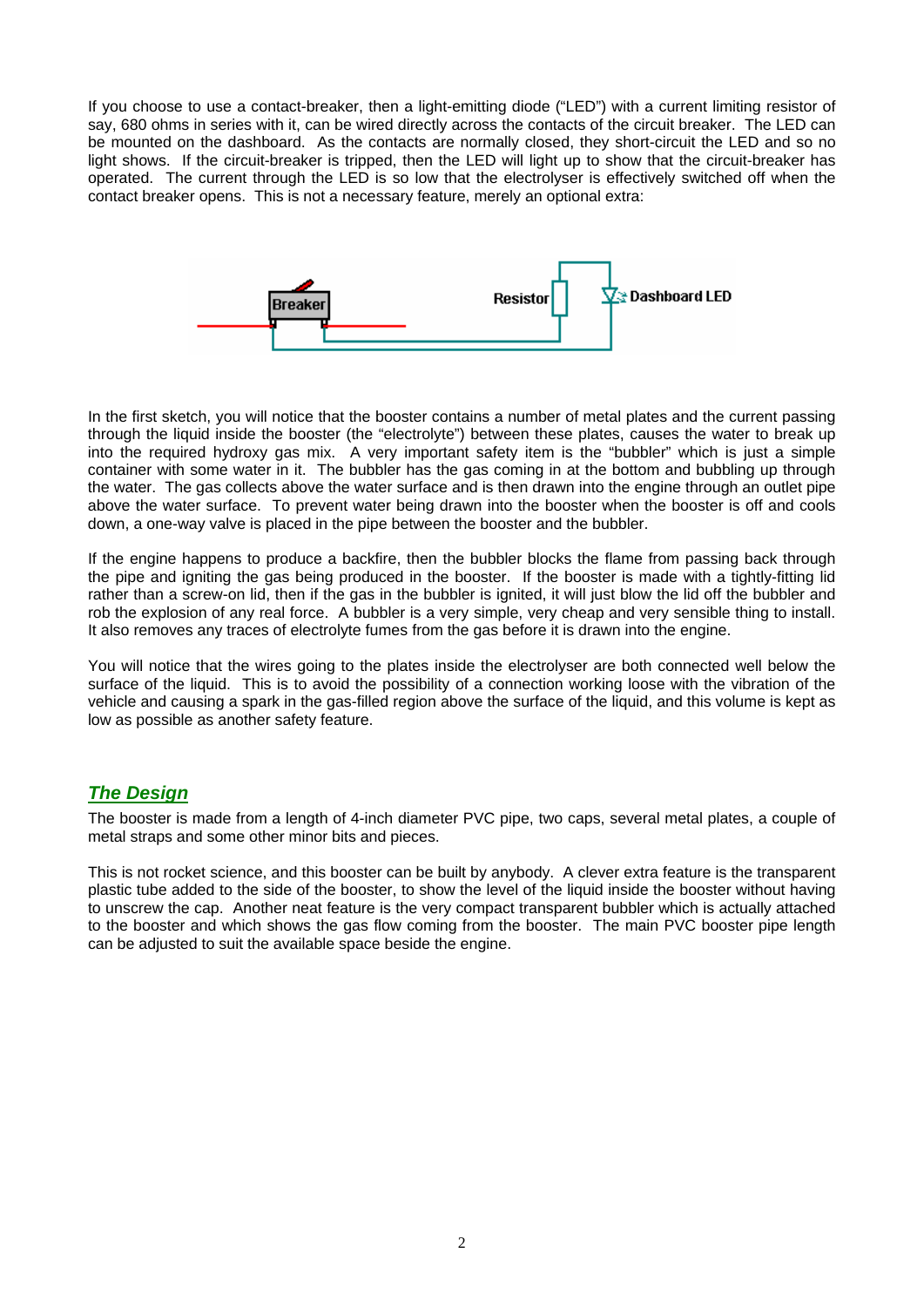

Bubbler connections close up:

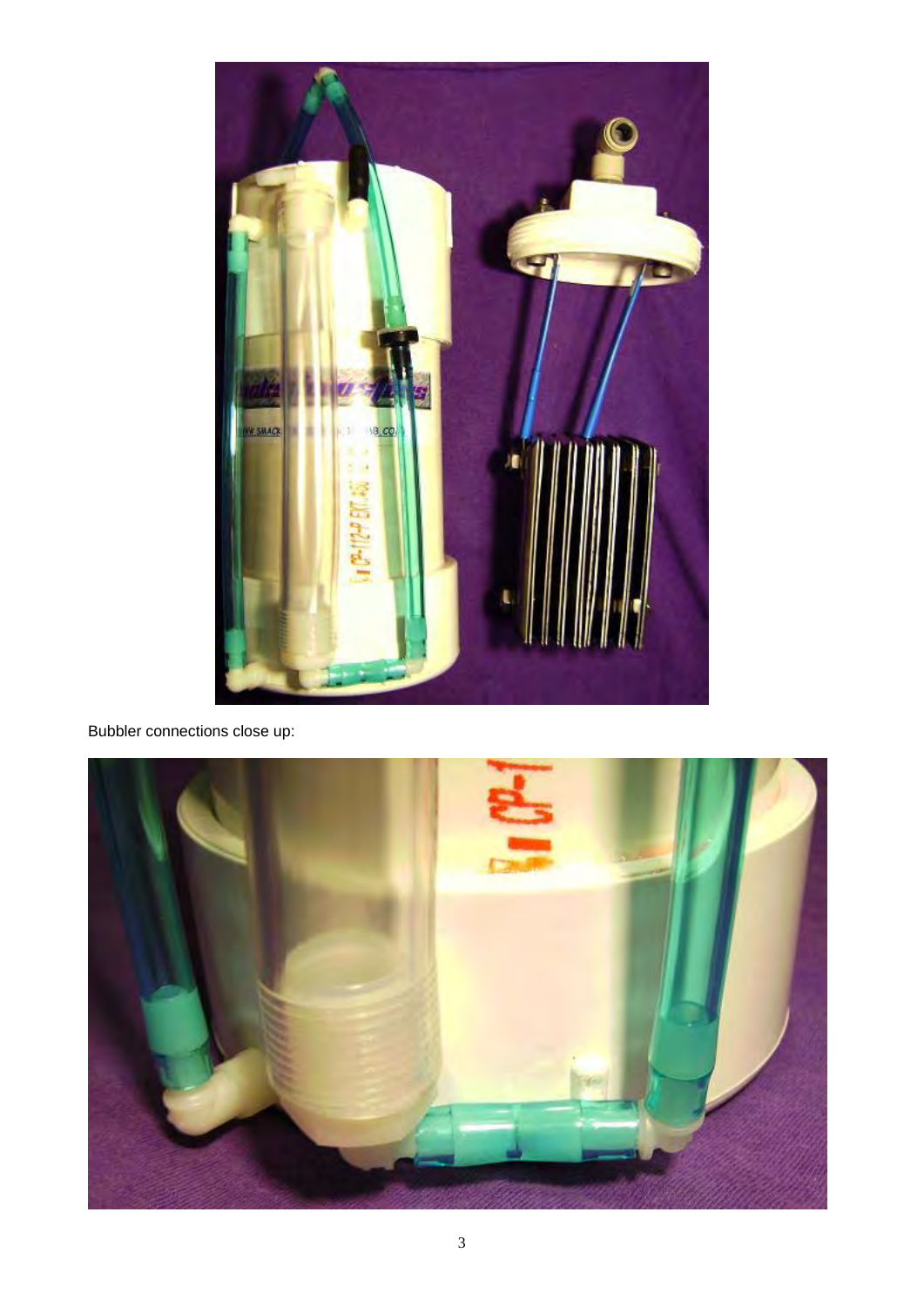This booster uses cheap, standard electrical stainless steel wall switch covers from the local hardware store and stainless steel straps cut from the handles of a wide range of stainless steel food-preparation ladles:



The electrical cover plates are clamped together in an array of eight closely-spaced pairs of covers. The plates are held in a vise and the holes drilled out to the larger size needed. The covers are further treated by being clamped to a workbench and dented using a centre-punch and hammer. These indentations raise the gas output from 1.5 lpm to 1.7 lpm as the both increase the surface area of the cover and provide points from which the gas bubbles can drop off the cover more easily. The more indentations the better.

The active surfaces of the plates - that is, the surfaces which are 1.6 mm apart from each other, need to be prepared carefully. To do this, these surfaces are scored in an X-pattern using 36-grade coarse sandpaper. Doing this creates miniature sharp-crested bumps covering the entire surface of each of these plates. This type of surface helps the hydroxy bubbles break away from the surface as soon as they are formed. It also increases the effective surface area of the plate by about 40%. I know that it may seem a little fussy, but it has been found that fingerprints on the plates of any electrolyzer seriously hinder the gas production because they reduce the working area of the plate quite substantially. It is important then, to either avoid all fingerprints (by wearing clean rubber gloves) or finish the plates by cleaning all grease and dirt off the working surfaces with a good solvent, which is washed off afterwards with distilled water. Wearing clean rubber gloves is by far the better option as cleaning chemicals are not a good thing to be applying to these important surfaces.

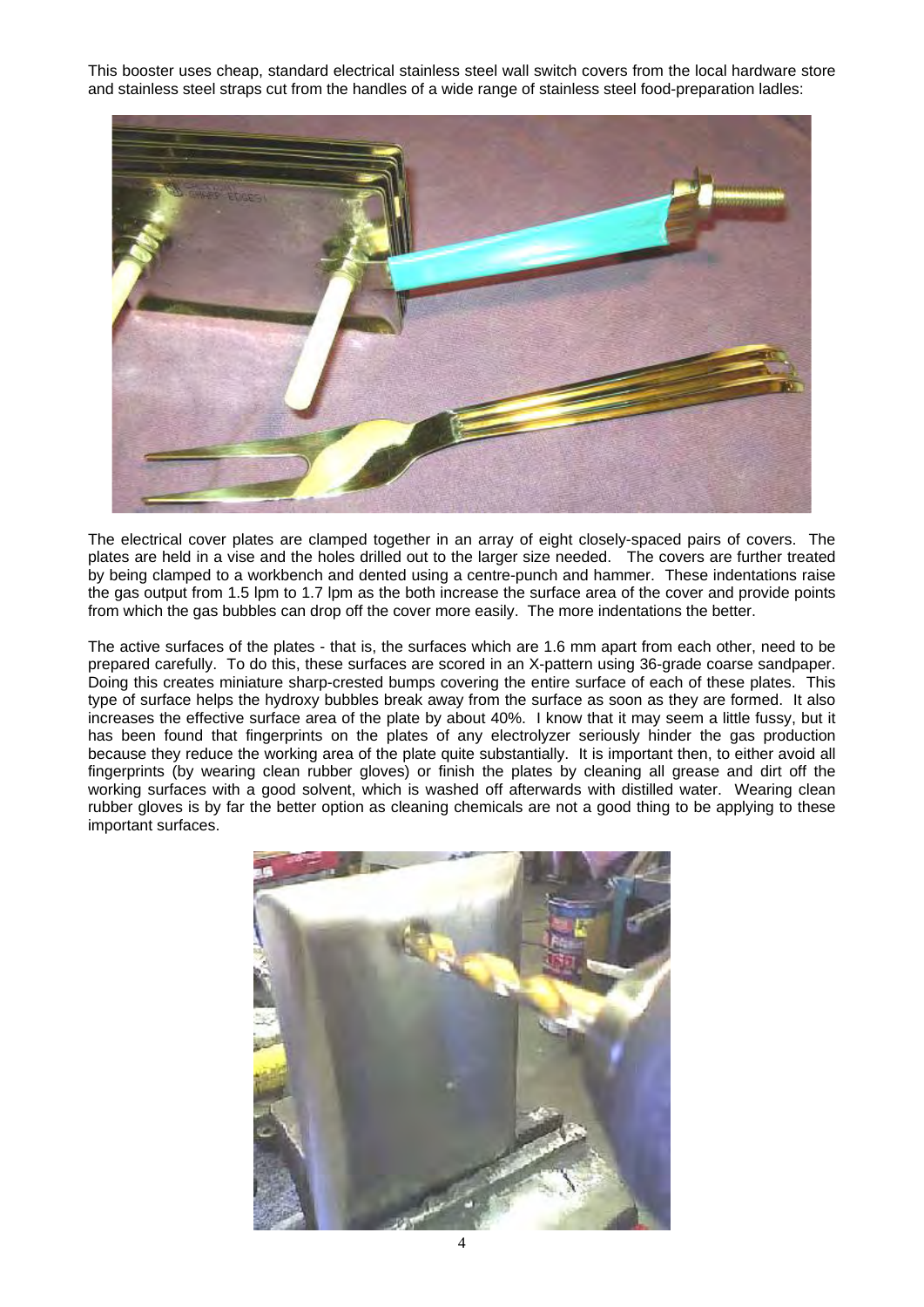

Shown above are typical hand tools used to create the indentations on the plates. The active plate surfaces – that is, the surfaces which are 1.6 mm apart – are indented as well as being sanded.

An array of these prepared plates is suspended inside a container made from 4-inch (100 mm) diameter PVC pipe. The pipe is converted to a container by using PVC glue to attach an end-cap on one end and a screw-cap fitting on the other. The container then has the gas-supply pipe fitting attached to the cap, which is drilled with two holes to allow the connecting straps for the plate array to be bolted to the cap, as shown here:

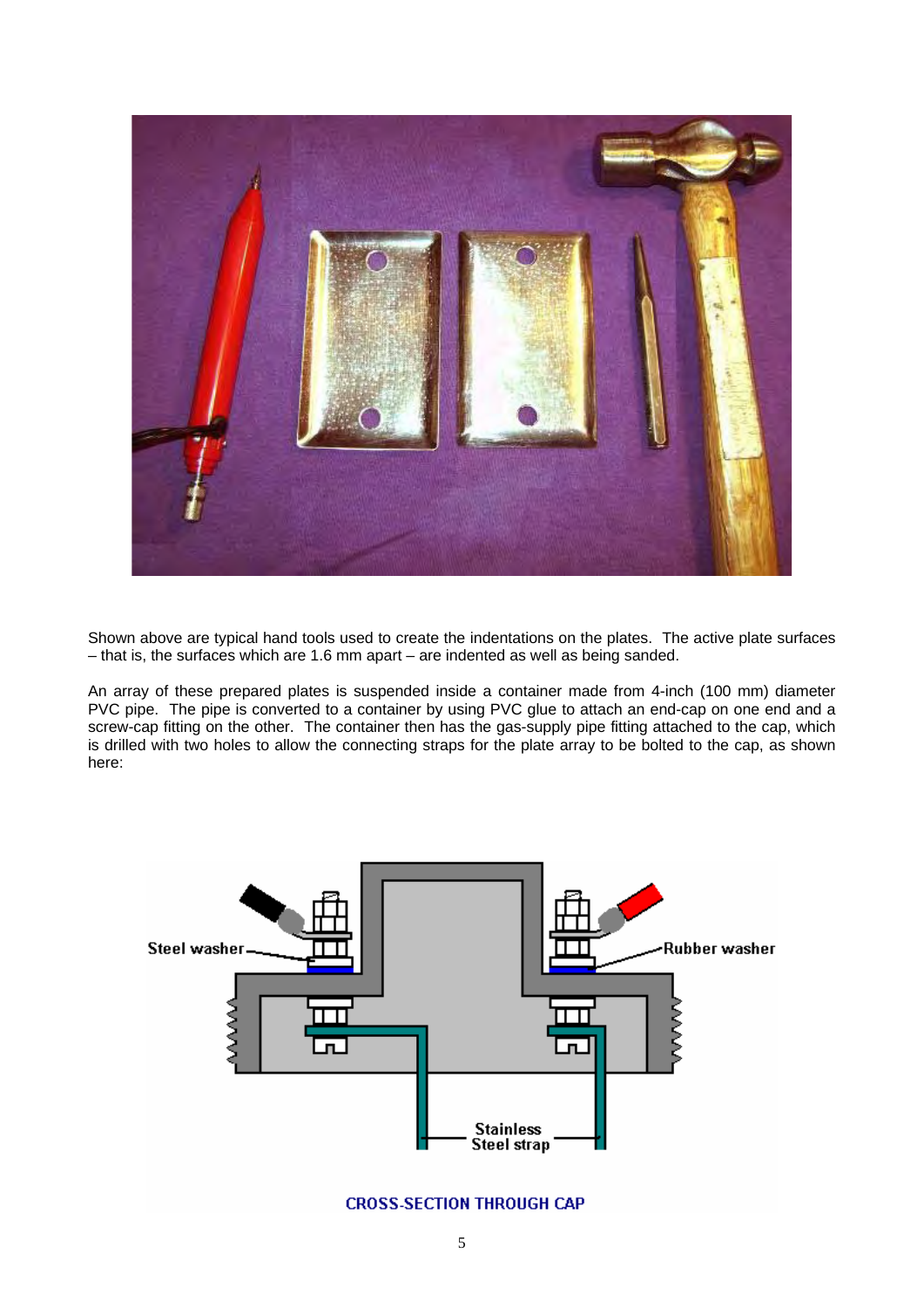

In order to ensure that the stainless steel straps are tightly connected to the electric wiring, the cap bolts are both located on the robust, horizontal surface of the cap, and clamped securely both inside and out. A rubber washer or rubber gasket is used to enhance the seal on the outside of the cap. If available, a steel washer with integral rubber facing can be used.

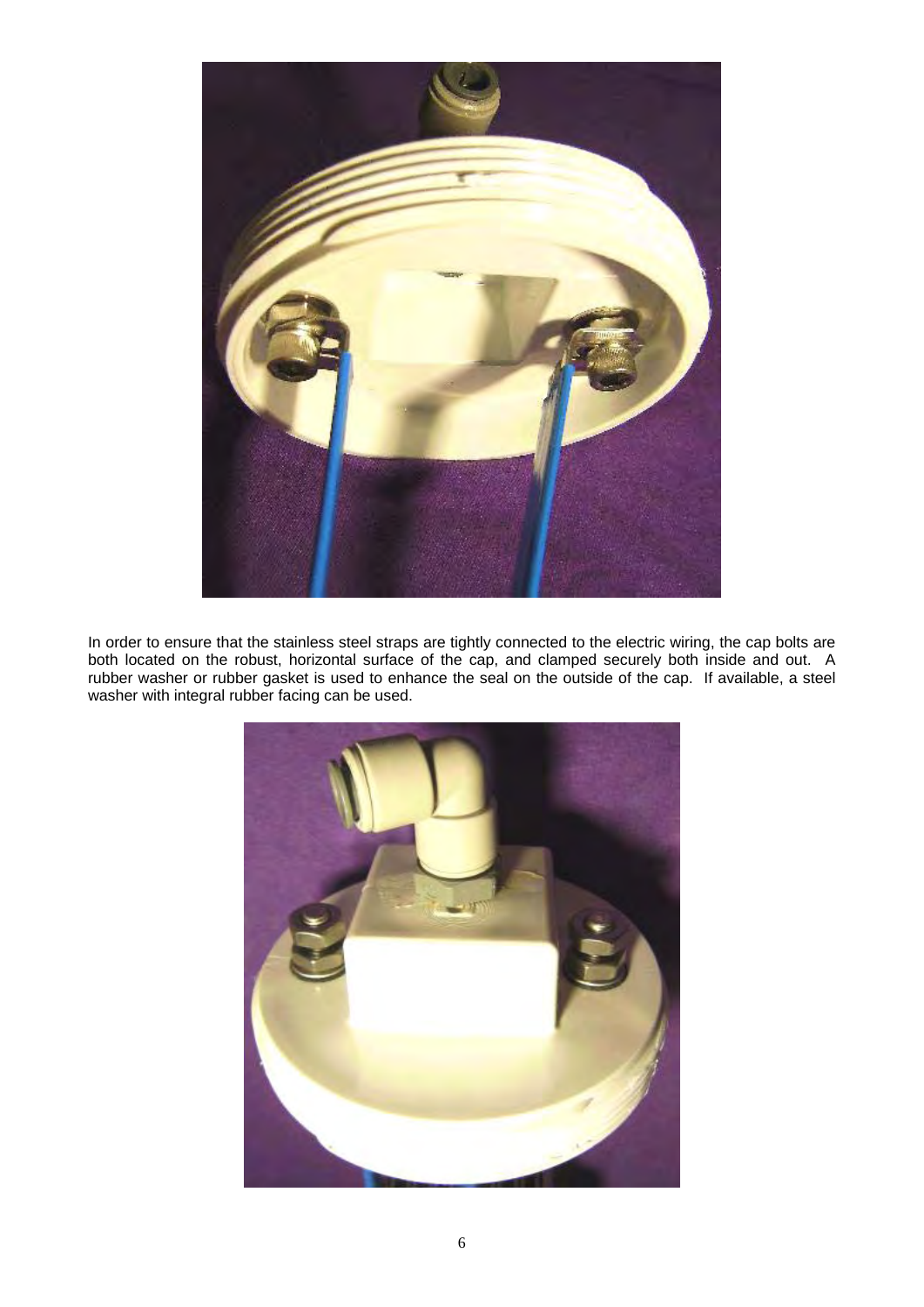As the stainless steel strap which connects the booster plates to the negative side of the electrical supply connects to the central section of the plate array, it is necessary to kink it inwards. The angle used for this is in no way important, but the strap should be perfectly vertical when it reaches the plates.



The picture above shows clearly the wall plates being used and how the bubbler is attached to the body of the booster with super-glue. It also shows the various pipe connections. The stainless steel switch-cover plates are 2.75 inch x 4.5 inch (70 mm x 115 mm) in size and their existing mounting holes are drilled out to 5/16 inch (8 mm) diameter in order to take the plastic bolts used to hold the plates together to make an array. After a year of continuous use, these plates are still shiny and not corroded in any way.

Three stainless steel straps are used to connect the plate array together and connect it to the screw cap of the booster. These straps are taken from the handles of cooking utensils and they connect to the outer two plates at the top and the third strap runs across the bottom of the plate array, clear of the plates, and connects to both outside plates as can be seen in the diagrams.

The plates are held in position by two plastic bolts which run through the original mounting holes in the plates. The arrangement is to have a small 1.6 mm gap between each of eight pairs of plates. These gaps are produced by putting plastic washers on the plastic bolts between each pair of plates.

The most important spacing here is the 1.6 mm gap between the plates as this spacing has been found to be very effective in the electrolysis process. The way that the battery is connected is unusual in that it leaves most of the plates apparently unconnected. These plate pairs are called "floaters" and they do produce gas in spite of looking as if they are not electrically connected (they are connected through the electrolyte).

Stainless steel nuts are used between each pair of plates and these form an electrical connection between adjacent plates. The plate array made in this way is cheap, easy to construct and both compact and robust.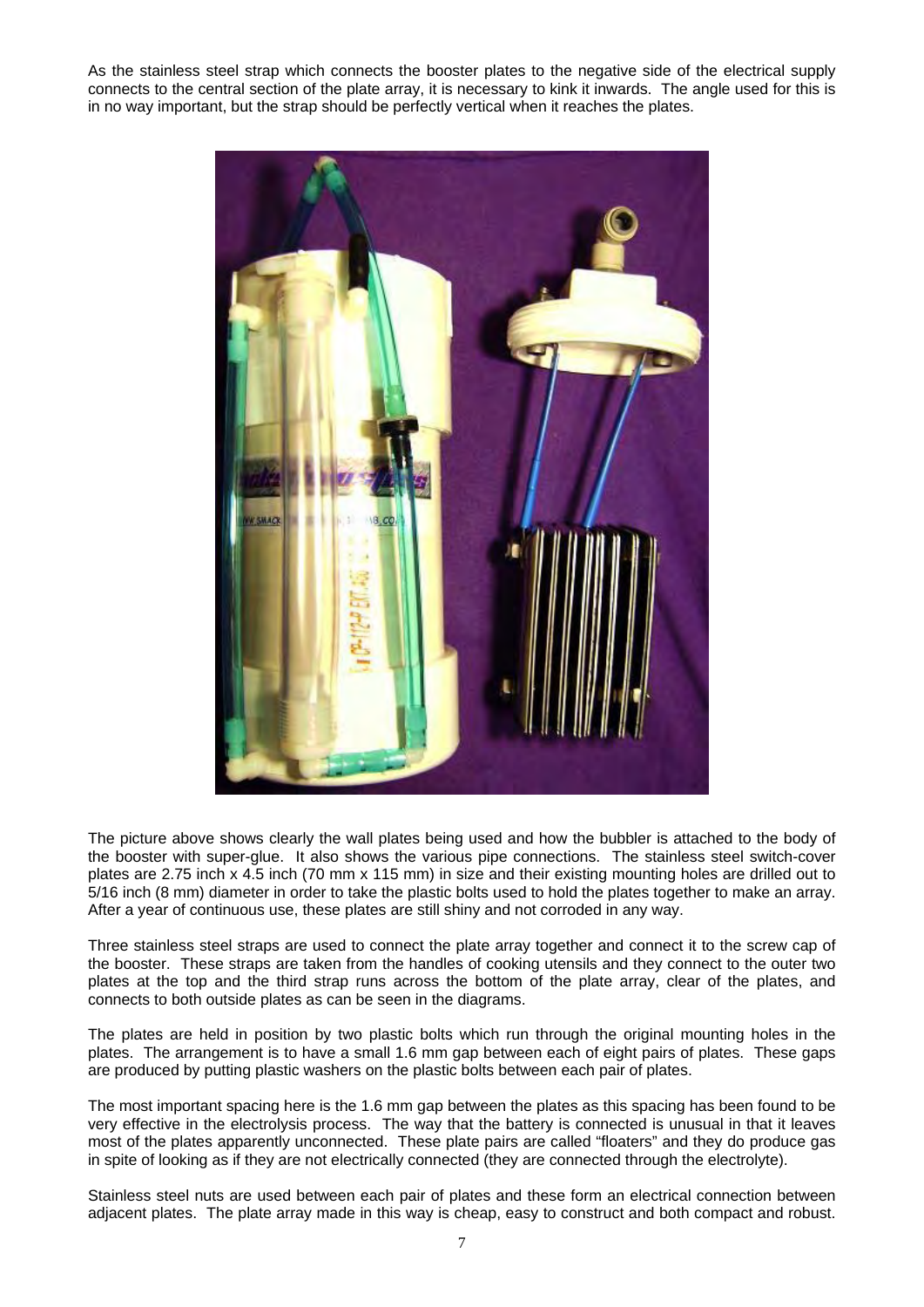The electrical straps are bolted to the screw cap at the top of the unit and this both positions the plate array securely and provides electrical connection bolts on the outside of the cap while maintaining an airtight seal for the holes in the cap.



Another very practical point is that the stainless steel straps running from the screw cap to the plate array, need to be insulated so that current does not leak directly between them through the electrolyte. The same applies to the strap which runs underneath the plates. This insulating is best done with shrink-wrap. Alternatively, good quality tool dip (McMaster Carr part number 9560t71) is an effective method, but if neither of these methods can be used, then the insulating can be done by wrapping the straps in electrical insulating tape. Using that method, the tape is wrapped tightly around the straps, being stretched slightly as it is wrapped. The section running underneath the covers is insulated before the array is assembled.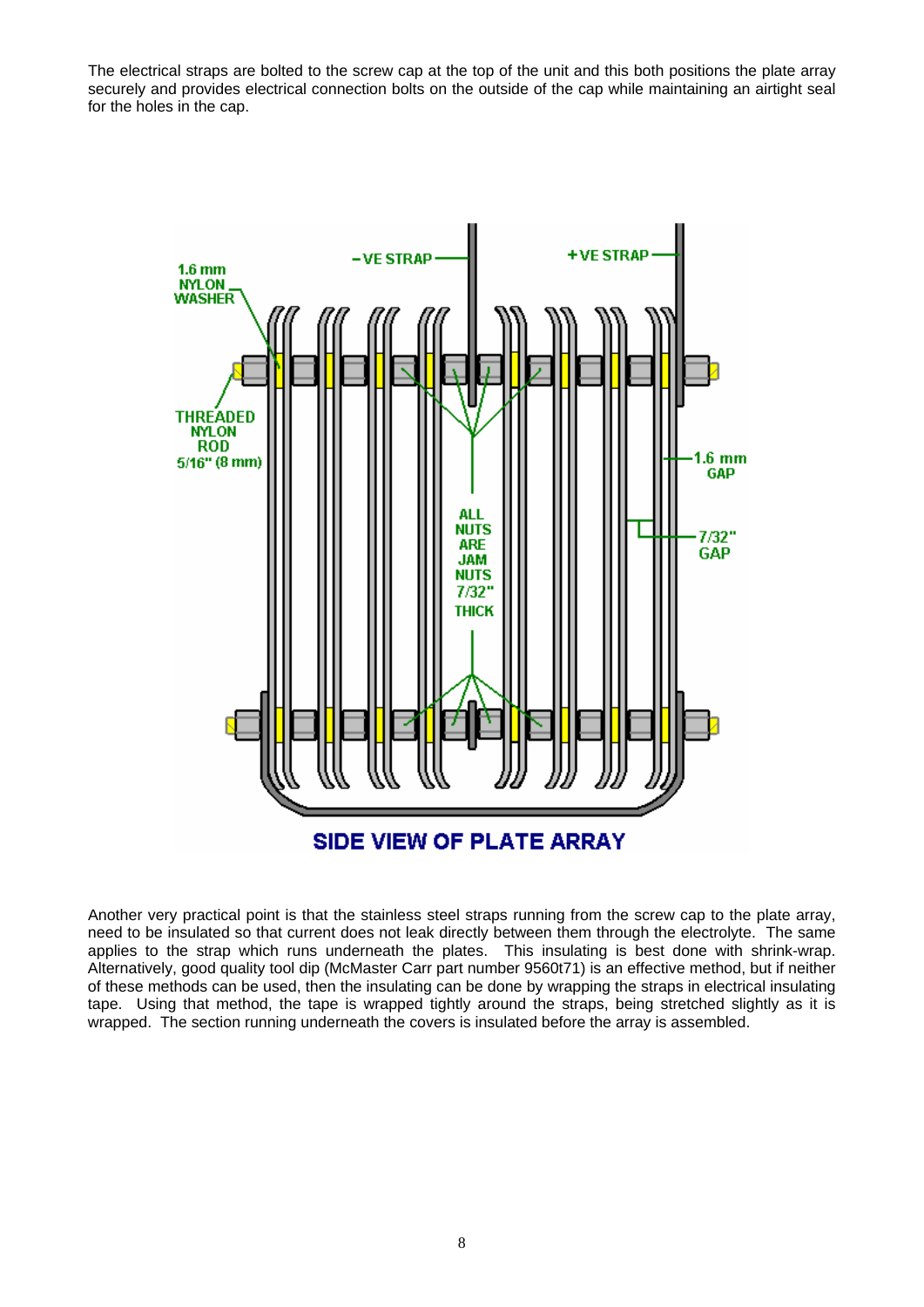

The PVC housing for the booster has two small-diameter angle pipe fittings attached to it and a piece of clear plastic tubing placed between them so that the level of the electrolyte can be checked without removing the screw cap. The white tube on the other side of the booster is a compact bubbler which is glued directly to the body of the booster using super-glue in order to produce a single combined booster/bubbler unit. The bubbler arrangement is shown here, spread out before gluing in place as this makes the method of connection easier to see.

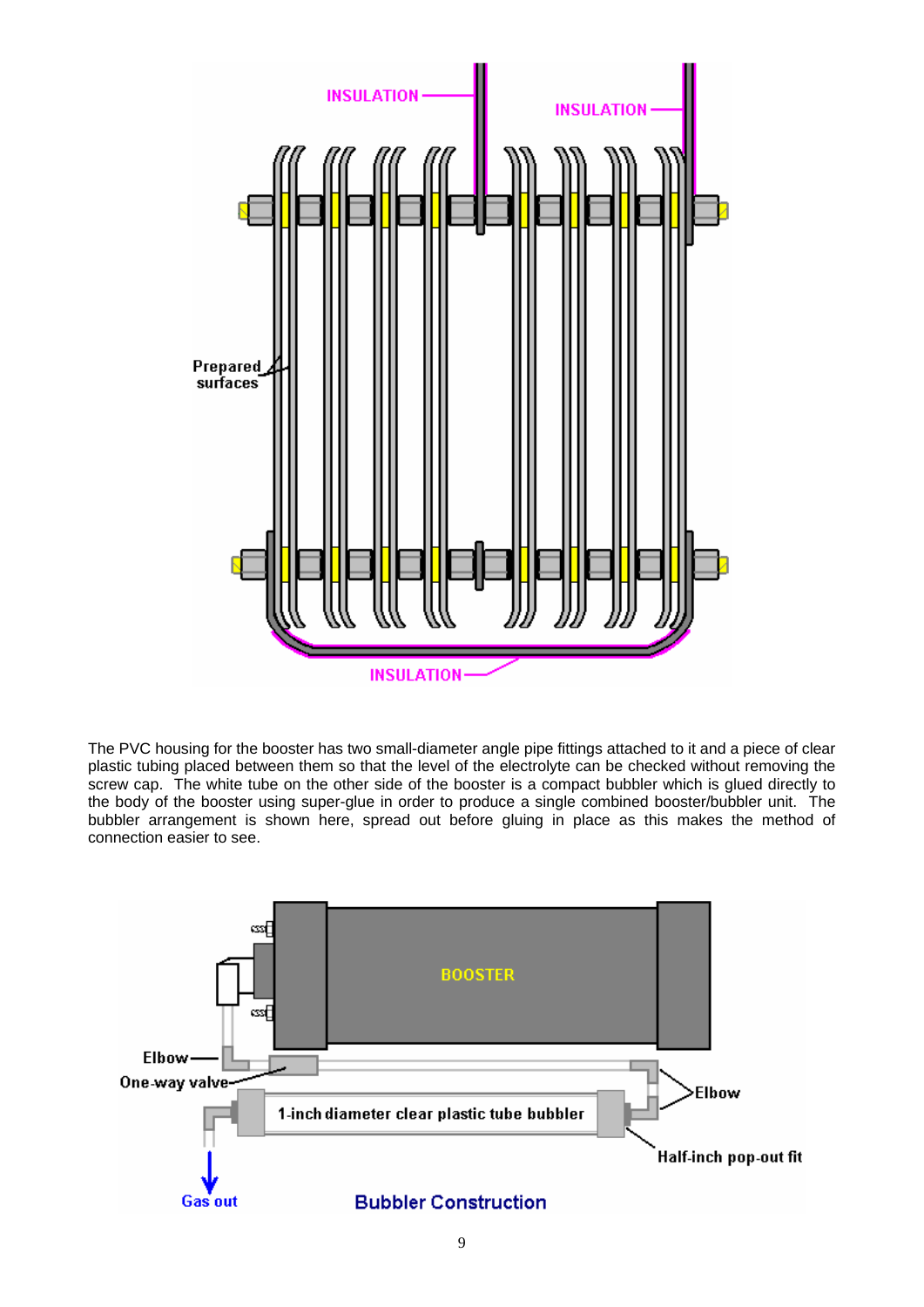The half-inch diameter elbows at the ends of the one-inch diameter bubbler tube have their threads coated with silicone before being pushed into place. This allows both of them to act as pressure-relief pop-out fittings in the unlikely event of the gas being ignited. This is an added safety feature of the design.

This booster is operated with a solution of Potassium Hydroxide also called KOH or Caustic Potash which can be bought from various suppliers such as:

<http://www.essentialdepot.com/servlet/the-13/2-lbs-Potassium-Hydroxide/Detail>

<http://www.organic-creations.com/servlet/the-653/caustic-potassium-hydroxide-KOH/Detail>

<http://www.aaa-chemicals.com/pohy2posa.html>or

<http://www.nuscentscandle.com/PHFLAKES.html>To get the right amount in the booster, I fill the booster to its normal liquid level with distilled water and add the Hydroxide a little at a time, until the current through the booster is about 4 amps below my chosen working current of 20 amps. This allows for the unit heating up when it is working and drawing more current because the electrolyte is hot. The amount of KOH is typically 2 teaspoonfulls. It is very important to use distilled water as tap water has impurities in it which make a mess which will clog up the booster. Also, be very careful handling potassium hydroxide as it is highly caustic. If any gets on you, wash it off immediately with large amounts of water, and if necessary, use some vinegar which is acidic and will offset the caustic splashes.

The completed booster usually looks like this:

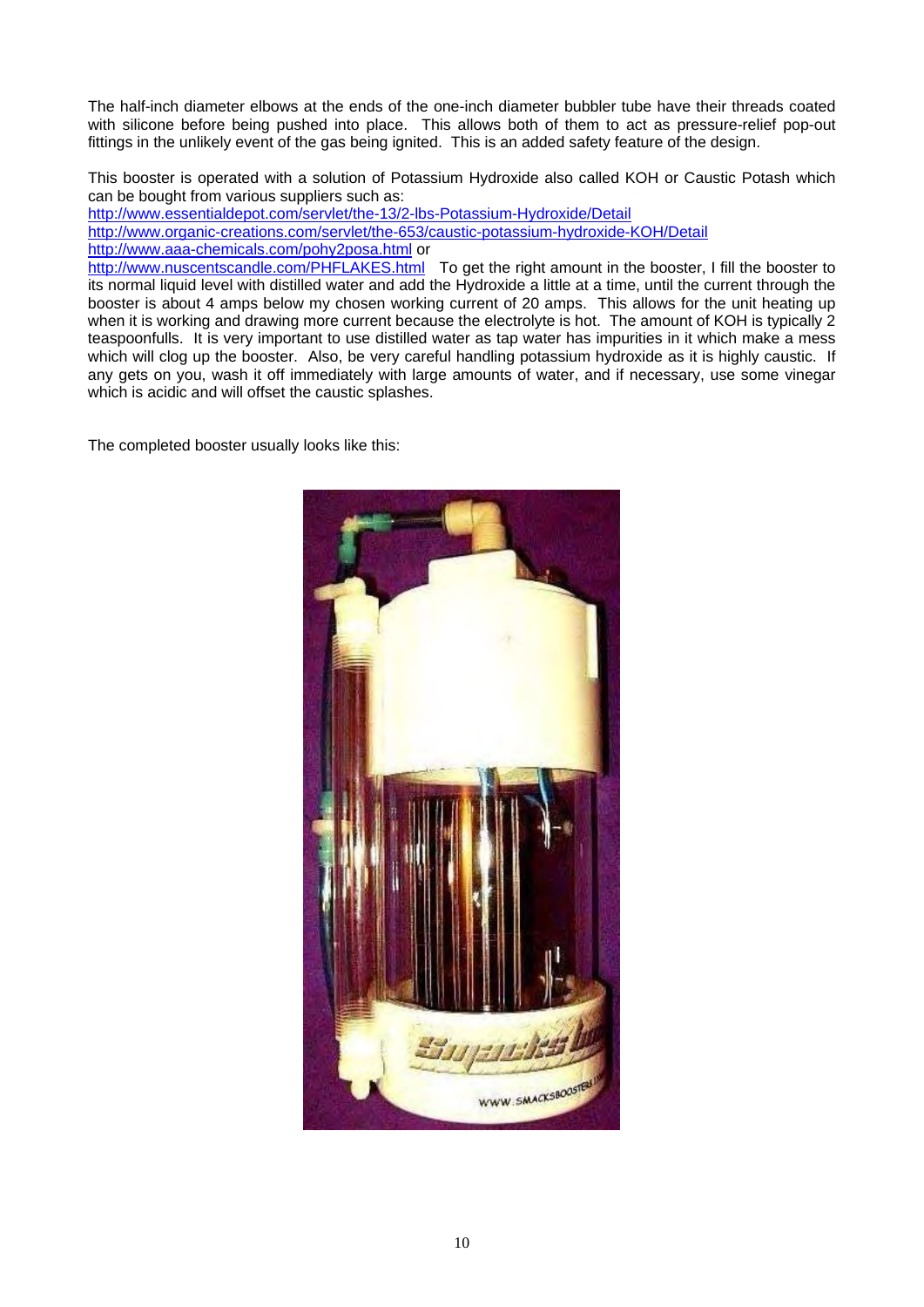But, it can be built using different materials to give it a cool look:



And attached to a cool bike:



The final important thing is how the booster gets connected to the engine. The normal mounting for the booster is close to the carb or throttle body so that a short length of piping can be used to connect the booster to the intake of the engine. The connection can be to the air box which houses the filter, or into the intake tube. The closer to the butterfly valve the better, because for safety reasons, we want to reduce the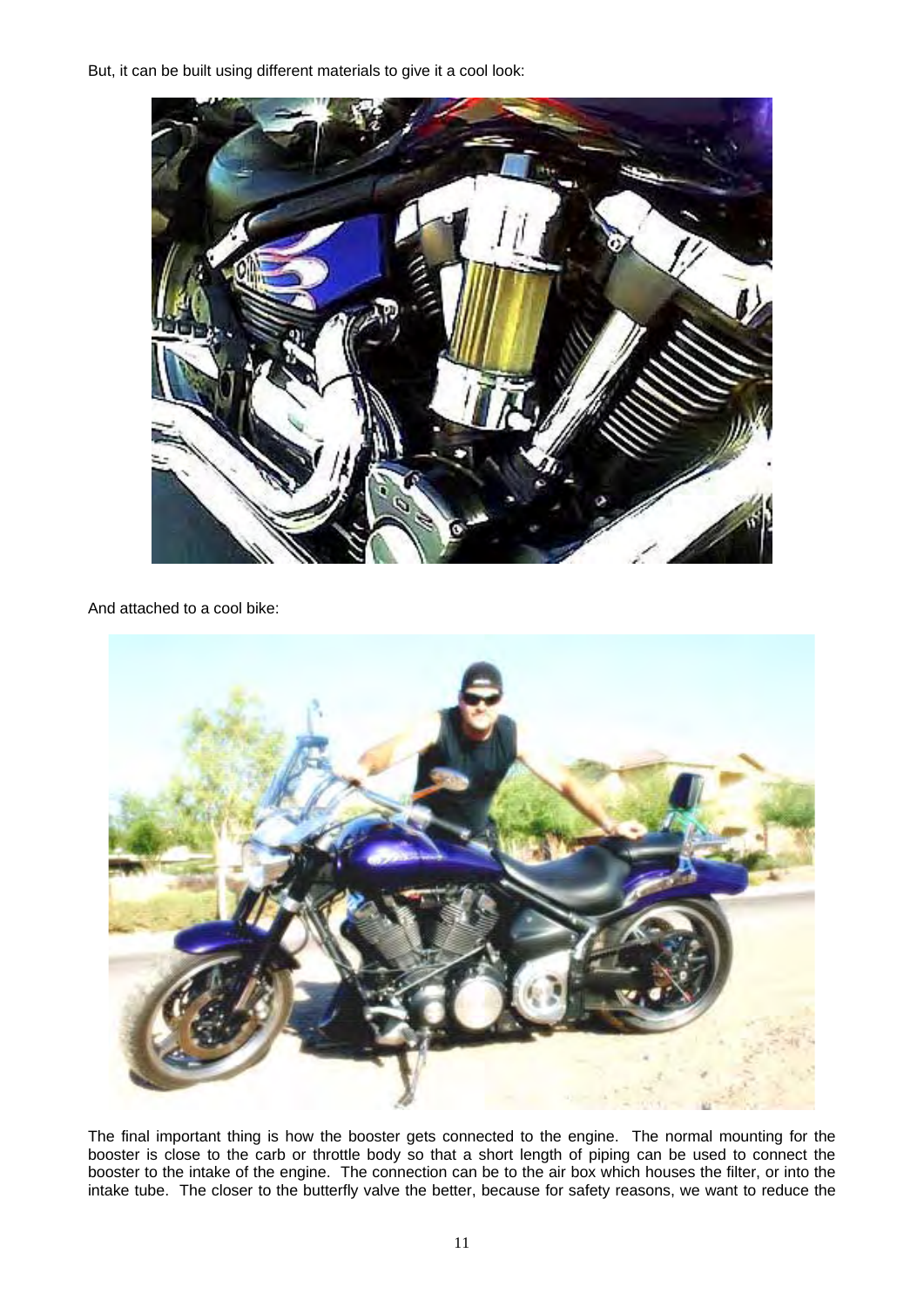volume of hydroxy gas hanging around in the intake system. You can drill and tap a 1/4" (6 mm) NPT fitting into the plastic inlet tubing with a barbed end for connecting the 1/4" (6 mm) hose.

The shorter the run of tubing to the air ductwork of the engine, the better. Again, for safety reasons, we want to limit the amount of unprotected hydroxy gas. If a long run of 3 feet (1 metre) or more must be used due to space constraints, then it would be a good idea to add another bubbler at the end of the tube, for additional protection. If you do this, then it is better to use a larger diameter outlet hose, say 3/8" or 5/16" (10 mm or 8 mm).

If you don't have the necessary tools or workspace, then I will make one of these boosters for you. You can see the details on the Smack's web site at **[http://www.smacksboosters.110mb.com](http://www.smacksboosters.110mb.com/)**. The parts needed to build this booster with it's bubbler can be found locally or ordered from web sites.

#### *Powering your Booster*

 Use wire and electrical hardware capable of handling 20 amps DC, no less. Overkill is OK in this situation, so I recommend using components that can handle 30 amps. Run your power through your ignition circuit, so that it only runs when the vehicle is on. A 30 amp relay should be used to prevent damaging the ignition circuit which may not be designed for an extra 20 amp draw. Make sure to use a properly rated fuse, 30 amps is ideal. You can use a toggle switch if you like for further control. As an added safety feature, some like to run an oil pressure switch to the relay as well, so the unit operates only when the engine is actually running. It is very important that all electrical connections be solid and secure. Soldering is better than crimping. Any loose connections will cause heat and possibly a fire, so it is up to you to make sure those connections are of high quality. They must be clean and tight, and should be checked from time to time as you operate the unit just to be sure the system is secure.

#### *Adjusting the Electrolyte*

Fill your booster with distilled water and NaOH (sodium hydroxide) or KOH (potassium hydroxide) **only**. No tap water, salt water or rainwater! **No table salt or baking soda!** These materials will permanently damage the booster!

First, fill the booster with distilled water about 2" from the top. Add a teaspoon of KOH or NaOH to the water and then slide the top into place. Do not tighten it for now, but leave the top loose and resting in place. Connect your 12V power supply to the leads and monitor the current draw of the unit. You want 16 amps flowing when the booster is cold. As the water heats up over time, the current draw will increase by around 4 amps until it reaches about 20 amps, and this is why you are aiming for only 16 amps with a cold system.

If the current is too high, dump out some electrolyte and add just distilled water. If the current is too low, add a pinch or two at a time of your catalyst until the 16 amps is reached. Overfilling your booster will cause some of the electrolyte to be forced up the output tube, so a liquid level tube was added to monitor electrolyte level.

The booster generally needs to be topped off once a week, depending on how long it is in operation. Add distilled water, then check your current draw again. You may observe a drop in current over the course of a few refills, and this is normal. Some of the catalyst escapes the cell suspended in water vapor droplets, so from time to time you may need to add a pinch or two. The water in the bubbler acts to scrub this contaminant out of the gas as well. I highly recommend installing an ammeter to monitor current draw as you operate your booster.

### *Mounting the Booster*

Choose a well ventilated area in the engine compartment to mount your booster. Since every vehicle design is different, I leave it up to you to figure out the best method to mount it. It must be mounted with the top orientated upwards. Large 5" diameter hose clamps work well, but do not over tighten them or the PVC may deform. I recommend mounting the booster behind the front bumper in the area usually present between it and the radiator. Support the weight of the unit from the bottom with a bracket of your design, then use two hose clamps to secure the unit, one near the top and one near the bottom. Never install the unit in the passenger compartment for safety reasons.

#### *Output hose and Bubbler*

The bubbler on the side of the unit should be filled about 1/3 to 1/2 full of water - tap water is fine for the bubbler. The check valve before the bubbler is there to prevent the bubbler water from being sucked back into the booster when it cools and the gases inside contract. **Make sure the bubbler level is maintained**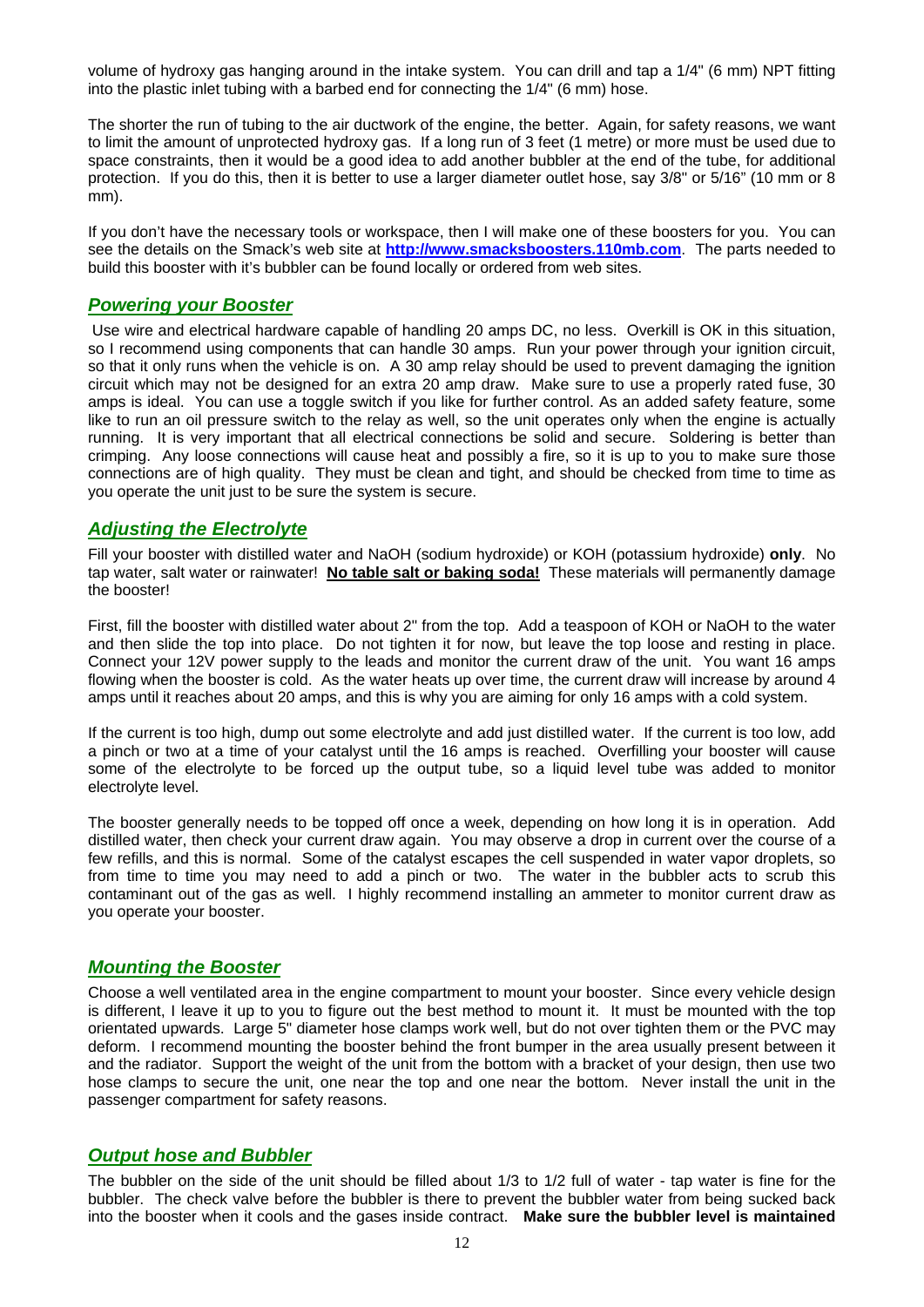**at all times**. **Failure to do so could result in an unwanted backfire explosion**. That water inside the bubbler is your physical shield between the stored hydroxy volume in the generator and the intake of your engine. Install the output hose as close to the carburetor/throttle body as close as possible by making a connection into the intake tube/air cleaner. Try to make the hose as short as possible to reduce the amount of gas volume it contains. I recommend using the same type of 1/4" poly hose that is used on the unit.

Here is a list of the parts needed to construct the booster and bubbler if you decide to build it yourself rather than buying a ready-made unit:

| Part                                      | Quantity       | Comment                                       |
|-------------------------------------------|----------------|-----------------------------------------------|
| 4-inch diameter PVC pipe 12-inches long   |                | Forms the body of the booster                 |
| 4-inch diameter PVC pipe end-cap          |                | Closes the bottom of the booster              |
| 4-inch diameter PVC pipe screw cap        | 1              | The top of the booster                        |
| 90-degree Quick Connect Outlet fitting    | 1              | 3/8" O.D. Tube x 1/4" NPT from Hardware store |
| Level indicator Nylon barbed tube fitting | $\overline{2}$ | 1/4" Tube x 1/8" NPT Part Number 2974K153 or  |
|                                           |                | from your local hardware store                |
| Quarter-inch I.D. Poly sight tube         | 8"             | Water-level indicator tubing - Hardware store |
| Stainless steel switch covers             | 16             | The plate array components                    |
| Stainless steel straps 12-inches long     | $\overline{2}$ | The electrical connections to the plates      |
| 3/4" Inside Diameter Clear poly tube      | 12-inch        | From your local hardware store                |
| 5/16" stainless steel bolts 1.25" long    | $\overline{2}$ | Electrical strap connection to the top cap    |
| 5/16" stainless steel nuts & washers      | 6 each         | To fit the steel bolts in the cap             |
| 5/16" diameter nylon threaded rod         | $8"$ min.      | Nylon Threaded Rod 5/16"-18 Thread.           |
|                                           |                | McMaster Carr Part No 98831a030               |
| 5/16" inch nylon washers 1.6 mm thick     | 1-pack         | Nylon 6/6 Flat Washer 5/16", Pack of 100      |
|                                           |                | McMaster Carr Part No 90295a160               |
| 5/16"-18 s/s jam nuts (7/32" thick)       | 20             | McMaster Carr Part No 91841A030               |
| 90 degree Bubbler Fittings                | 2              | 1/4" Barbed Tube 1/2" NPT. McMaster Carr      |
|                                           |                | Part No 2974K156                              |
| Check valve                               | 1              | 1/4" tube, McMaster Carr Part No 47245K27 or  |
|                                           |                | from your local Hardware store                |
| PVC glue                                  | 1 tube         | Same color as the PVC pipe if possible        |
| 5/16" Neoprene sealing washer             | $\overline{2}$ | McMaster Carr Part No 94709A318 or from your  |
|                                           |                | local Hardware store                          |
| Tool dip $-$ 14.5 oz                      | 1              | McMaster Carr Part No 9560t71                 |
|                                           |                |                                               |
| Optional: Light Emitting Diode            | 1              | 10 mm diameter, red, with panel-mounting clip |
| Quarter-watt resistor                     | 1              | 470 ohm (code bands: Yellow, Purple, Brown)   |

## *The Main Parts Needed*

Now, having shown how this very effective booster and bubbler are constructed, it should be pointed out that if you use it with a vehicle fitted with an Electronic Control Unit which monitors fuel injection into the engine, then the fuel-computer section will offset the gains and benefits of using this, or any other, booster. The solution is not difficult, as the fuel-computer can be controlled by adding in a little circuit board to adjust the sensor signal fed to the computer from the oxygen sensor built into the exhaust of the vehicle. Ready-built units are available for this or you can make your own. If you want to make your own, then the web site document http://www.free-energy-info.com/D17.pdf shows you how and as well, points to Eagle-Research, the suppliers of alternative, ready-made units, also stocked by The Hydrogen Garage.

Quite an amount of testing and experimenting has been carried out by many of the people who have made copies of this booster and two variations which have been found to be helpful are shown here:

Firstly, in spite of the very restricted space inside the housing, it is possible to introduce two extra wall plates, one at each end of the plate stack. These plates are spaced 1.6 mm apart using plastic washers and this triple-plate group causes an extra voltage drop across the sub-set of three plates. The construction is then as shown here: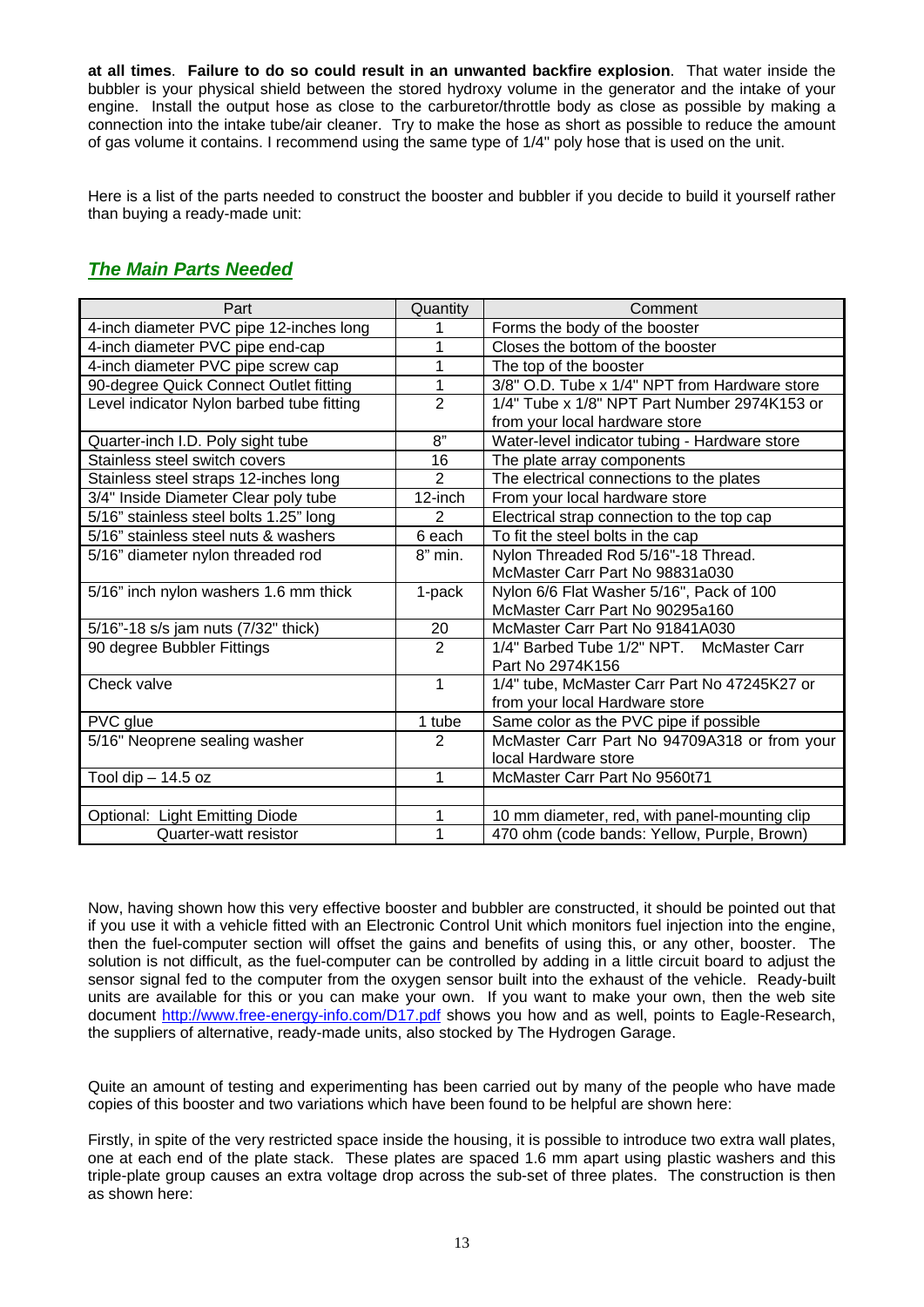

The second modification is wrapping the plate array in 4-inch shrink-wrap. This wrapping extends around the sides of the plates and helps by cutting out some of the unwanted electrical leakage paths through the electrolyte. This arrangement is shown here:



Enjoy using this booster and do your part in cutting greenhouse gas emissions. *Eletrik* 

Smack's Booster is a trademarked name, and the design is patent-pending but remains fully disclosed for public use.

Date of release of this copy of the document: 3rd July 2008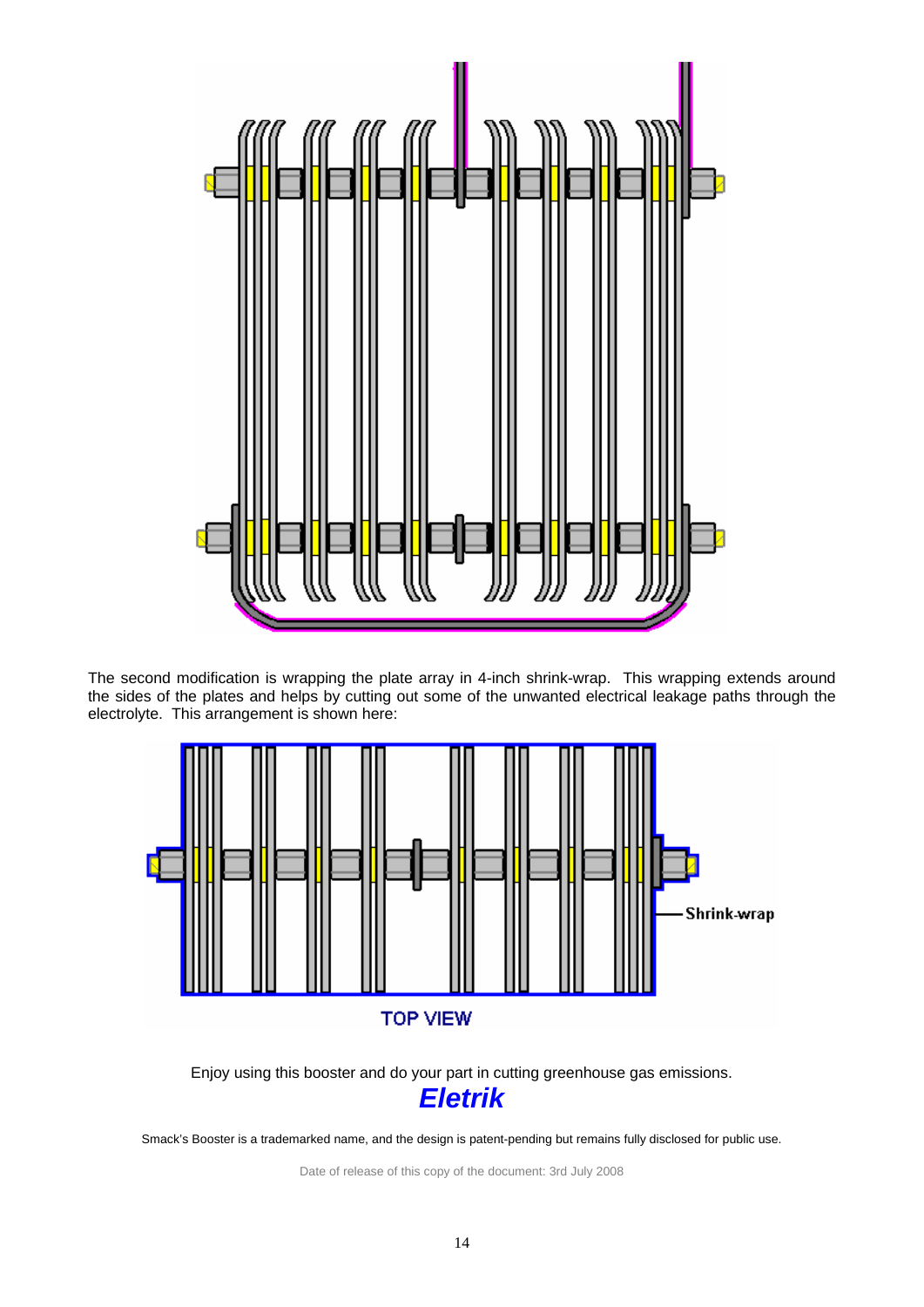## *Background Information*

Many people find the plate arrangement of the Smack's Booster, rather difficult to understand, so this additional section is just to try to explain the operation of the cell. This has nothing to do with actually building or using a Smack's Booster, so you can just skip this section without missing anything.

The Smack's Booster plate arrangement does look confusing. This is mainly because Eletrik has squeezed two identical sets of plates into one container as shown here:



This arrangement is two identical sets of plates positioned back-to-back. To make it easier to understand the operation, let's just consider just one of the two sets of plates.

Here, you have just the electrical Plus linked to the electrical Minus by a set of four pairs of plates in a daisy chain (the technical term is: connected "in series" or "series-connected"). Easily the most electrically efficient way for doing this is to exclude all possible current flow paths through the electrolyte by closing off around the edges of all the plates and forcing the current to flow through the plates and only through the plates.

Unfortunately, this is very difficult to do in a cylindrical container and it has the disadvantage that it is difficult to keep the unit topped up with water and difficult to maintain the electrolyte level just below the top of the plates.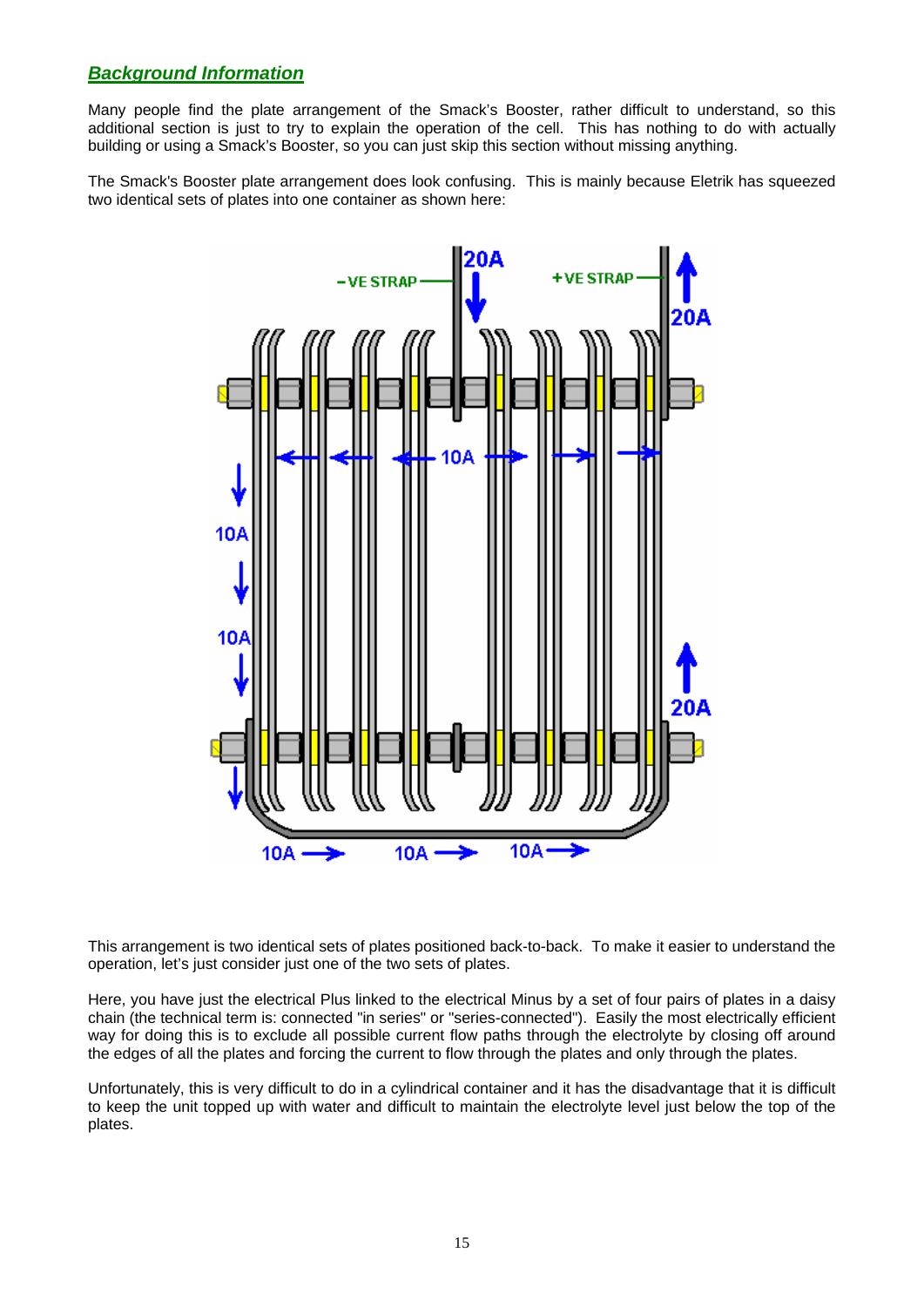

So, a compromise is reached where the current flow around and past the plates is combatted by strategic spacing of the plates:

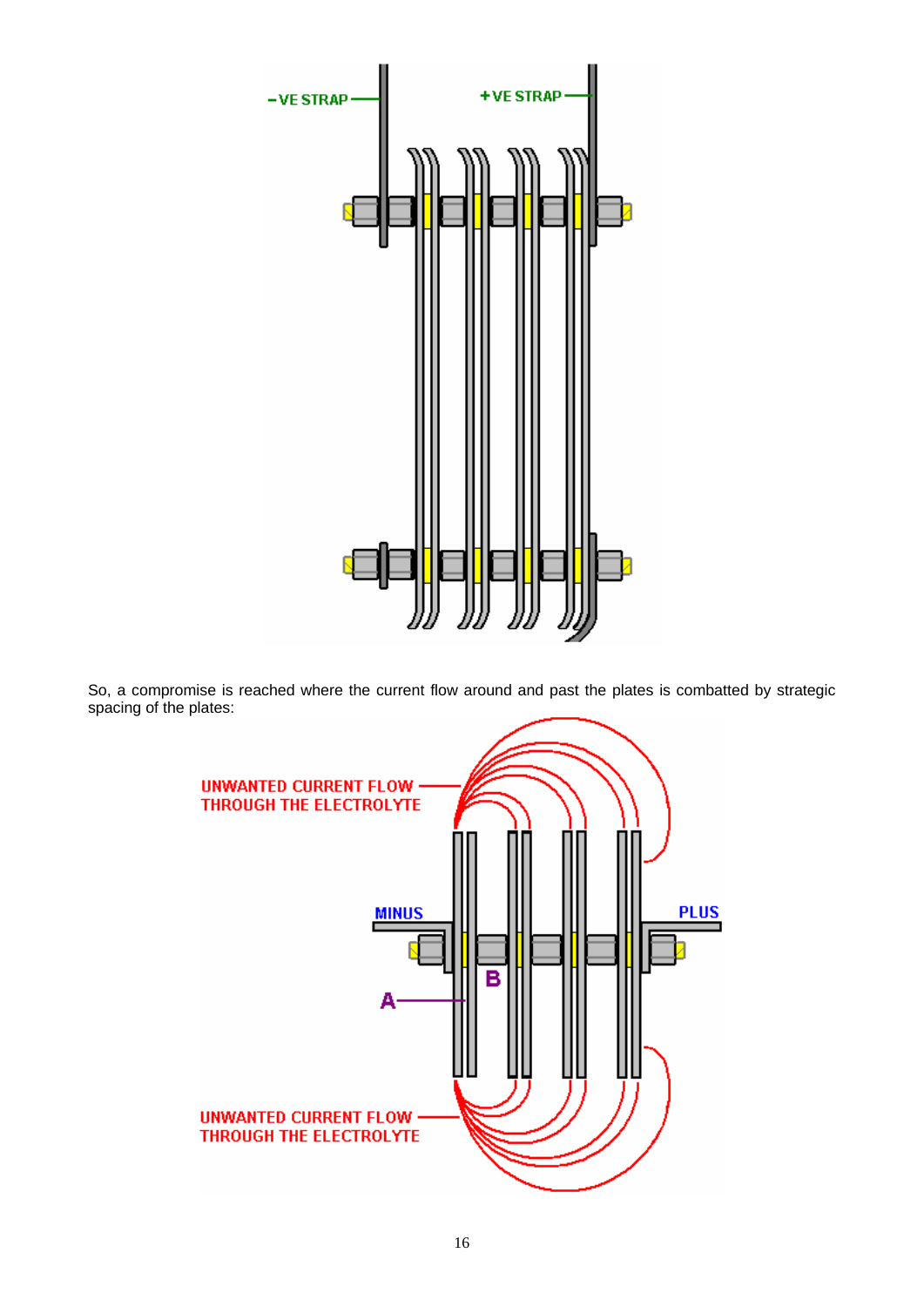This diagram shows the way that the plates are connected. The red lines show paths of unwanted current flow which produce almost no gas. This wasted current flow is opposed by the useful current flow across gap "**A**" in the diagram.

To favour the flow across the 1.6 mm gap "**A**", an attempt is made to make the waste flows as long as possible by comparison. This is done by the gap "**B**" being made as large as possible, limited only by the size of the booster housing.

The voltage applied to the cell (13.8 volts when the engine is running) divides equally across the four plate pairs, so there will be one quarter of that voltage (3.45 volts) across each plate pair.

If you look again at the original diagram, you will see that there are two of these sets of four plate pairs, positioned back-to-back in the container. Each of these acts separately, except for the fact that there are additional current leakage paths through the electrolyte between the plates of one set and the plates of the second set.

There is a steady voltage drop progressively across the array of plates. Remember that they are connected in pairs in the middle due to the metal-to-metal connection created by the steel nuts between the plates:



**VOLTAGE DROPS FOR A 12-VOLT SUPPLY** 

It is often difficult for people to get the hang of how the voltage drops across a chain of resistors (or matrix of plates). The voltages are relative to each other, so each plate pair thinks that it has a negative electrical connection on one plate and a positive connection on the other plate.